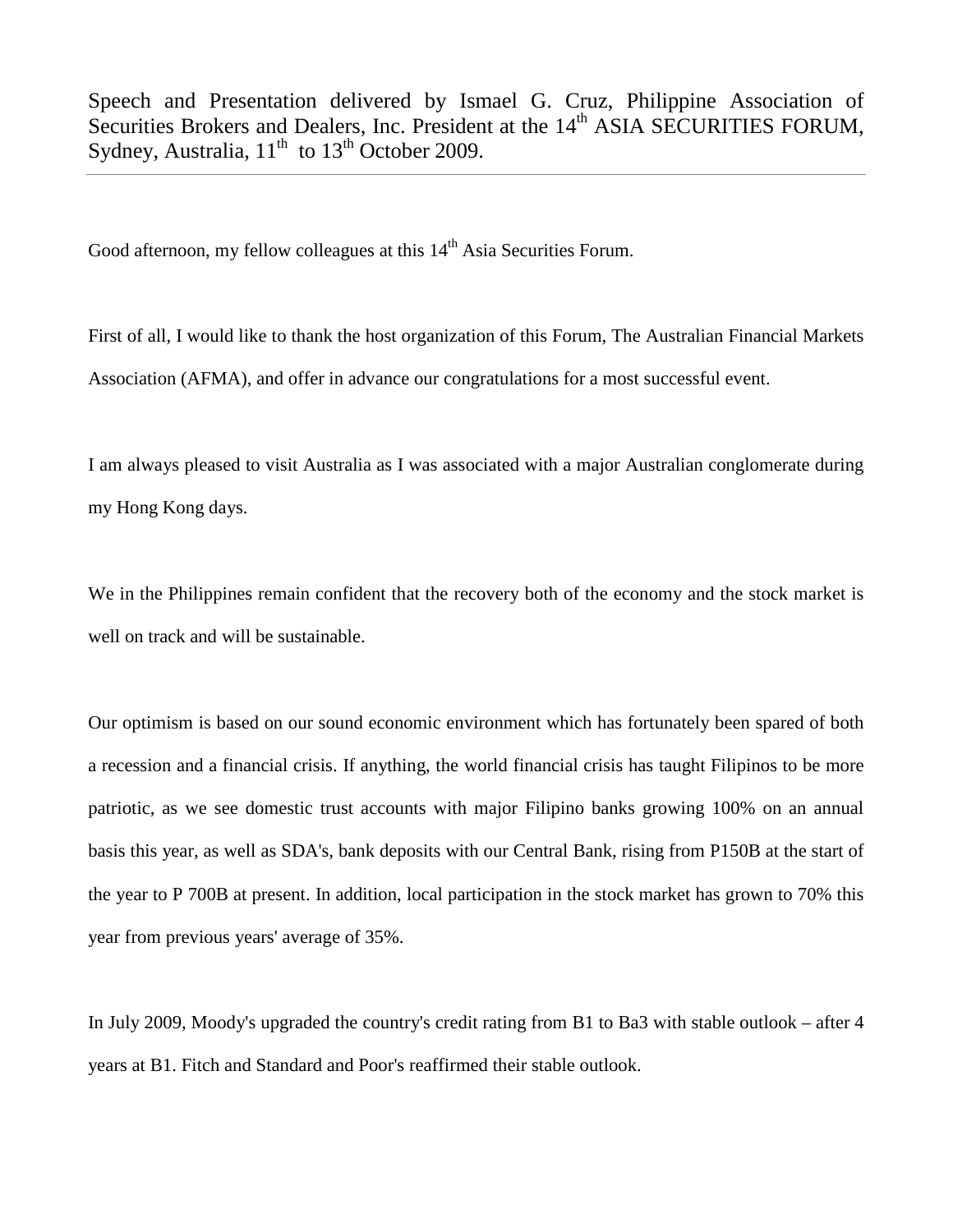Looking forward, we are optimistic; despite an economic slowdown, positive economic fundamentals will continue to improve, and our equity valuations are at historically low levels and one of the most attractive in the Asia Region.

Our presentation consists of three (3) parts:

- 1. The Philippine Economy
- 2. The Philippine Stock Market
- 3. And, the Capital Markets Initiatives

# The Philippine Economy

The Positive Factors:

- 2009 GDP forecast is positive 1.3%, on account of growth in private consumption  $(+2.2%)$  and government spending (+9.1%), but will below the 5.5% five-year average.
- 2009 8 months inflation slowed to 3.7% from 9.5% in 2008, on lower oil and food prices.
- Central Bank interest rates dropped to 4% in 2009 from 6% the previous year, when reserve requirements were cut by 200 b.p.
- OFW remittances was positive 3% in the first half of 2009 and plus 9.3% in July 2009.
- Government stimulus package of P 300B or 3.8% of GDP will boost economic growth.
- Balance of Payments surplus for 8 months 2009 rose 38% to \$2.8B, as a result of Government bond sales of US\$ 2.250B, and exceeded the annual forecast of \$ 700M for 2009 from only \$ 82M in 2008.
- Trade deficit narrowed 18% in first half 2009 to \$ 11.2B.
- FDI in first half 2009 rose 47% to  $$892M$ , better than  $-50\%$  forecast for 2009.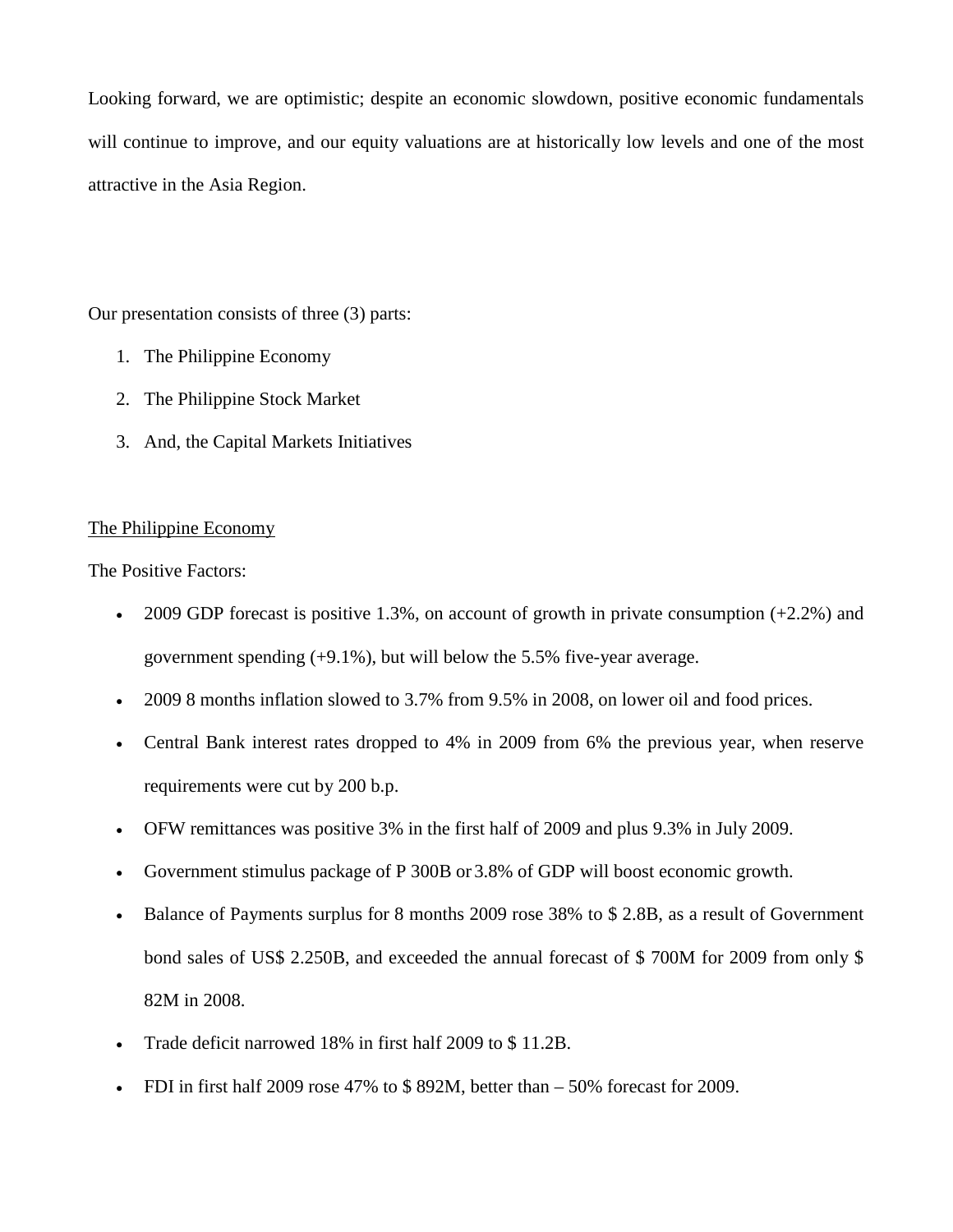# NEGATIVE FACTORS:

- Exports are forecasted to decline by 14% in 2009, but actual first half 2009 is -33%.
- Balancing the fiscal budget has been shelved for 2009 and instead the deficit was revised upwards to P 250 B or 3.2 % of GDP from P 200B or 2.8% of GDP the previous year.
- External debt is at 55% of GDP among the highest in the Region (Regional average of 38%) but significantly lower than 78% six years ago.

#### FOR 2010

- GDP forecast is  $+2.6$  to  $+3.6$ %, from  $+0.8$ % to 1.8% in 2009.
- Inflation at  $+3.5$  to  $+5.5\%$ , from  $+2.5\%$  to  $+4.5\%$
- Gross International Reserves:  $+8\%$  to \$40B
- OFW remittances:  $+2$  to 3%
- Budget Deficit: P 233B or 28% of GDP, from P 250B or 3.2% in 2009.
- Exports  $+8\%$  to  $+9\%$  from  $-14\%$  in 2009

National Elections in 2010 will bring in a modicum of political jitters but at the same time successful elections will usher renewed optimism on the whole.

### THE STOCK MARKET

The PSEi year-to-date is in a bull run and is up 51%, in line with major world indices, and somewhat less than some Asian peers, Indonesia, Taiwan and Thailand, and at par with Korea and Hong Kong.

Average daily turnover has risen 22% from P 3.1B to P 3.8B, but below the P 5.5B in 2007.

Total market capitalization is up 50% to P 6.0T from P 4.0T, but still less than P 8.0T in 2007.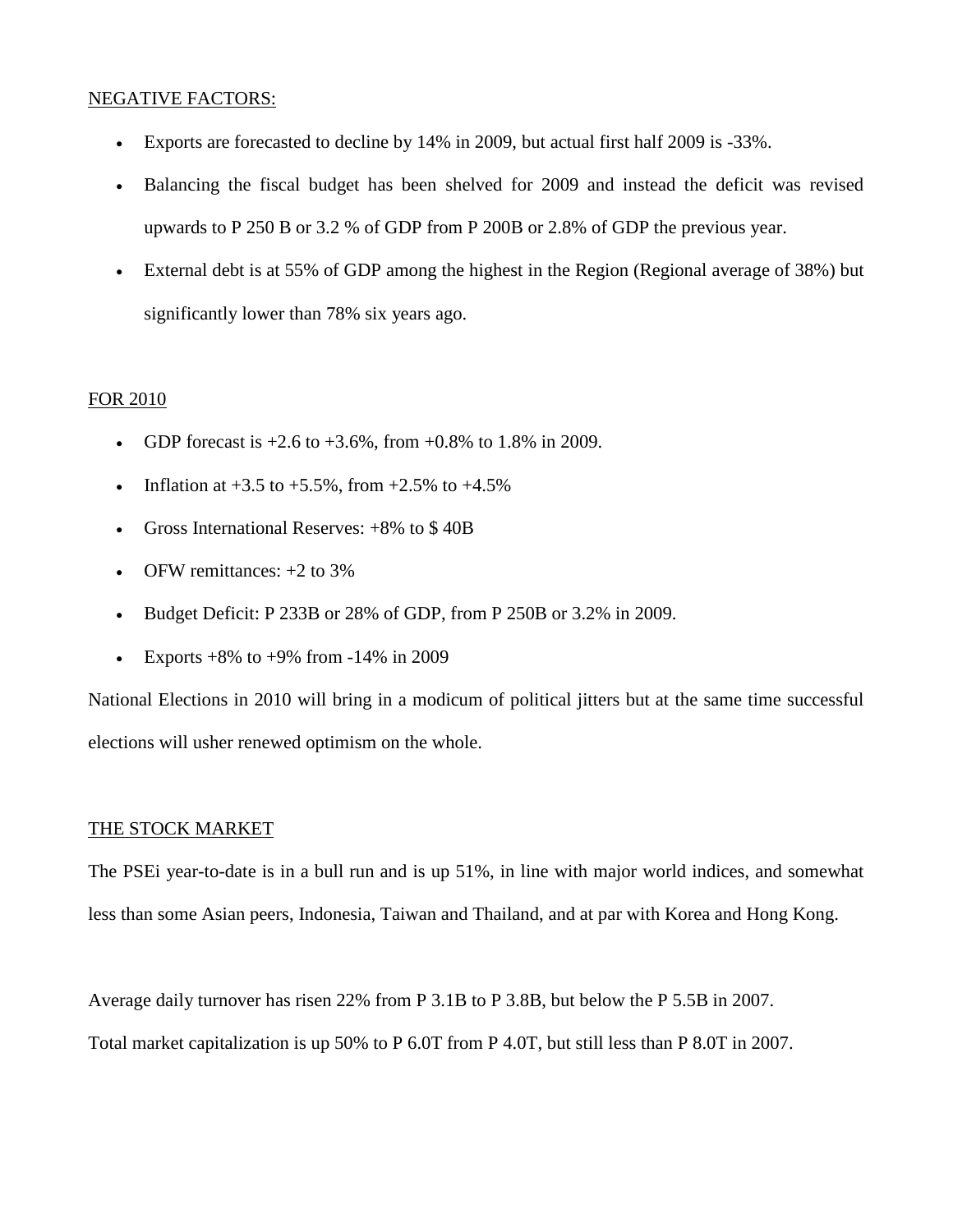PSEi valuations are reasonable at 16X equivalent to its 7-year average and one of the most attractive in the Asian Region (2009 PE of 34X or 19X ex-Japan).

However, select Philippine blue chips offer both value and growth: P/E of 10.2X and earnings growth of 13.5% (compared to PSEi earnings growth of only 4%).

Capital raisings, in terms of IPO's and follow-ons, were on the whole, dormant in 2009.

But our fixed-income market is booming: the annual Retail Treasury Bond offering this year reached P118B as compared to last year's of P70 B; and corporate bond issuances YTD are at P19B versus last year's P116B.

### CAPITAL MARKETS INITIATIVES

- The PSE New Trading System, the ATOS EURONEXT Market Solutions will be launched in January 2010.
- The PSE has signed up with the ASEAN Exchange Hub for intra-ASEAN cross border trading.
- The PSE continues to work on its program of new products:
	- Securities Borrowing and Lending Program
	- Exchange-Traded Funds
	- Personal Equity Retirement Accounts
	- Real Estate Investment Trusts
- Other legislative initiatives are underway in Congress:
	- Credit Information System Act, to establish a national credit information system.